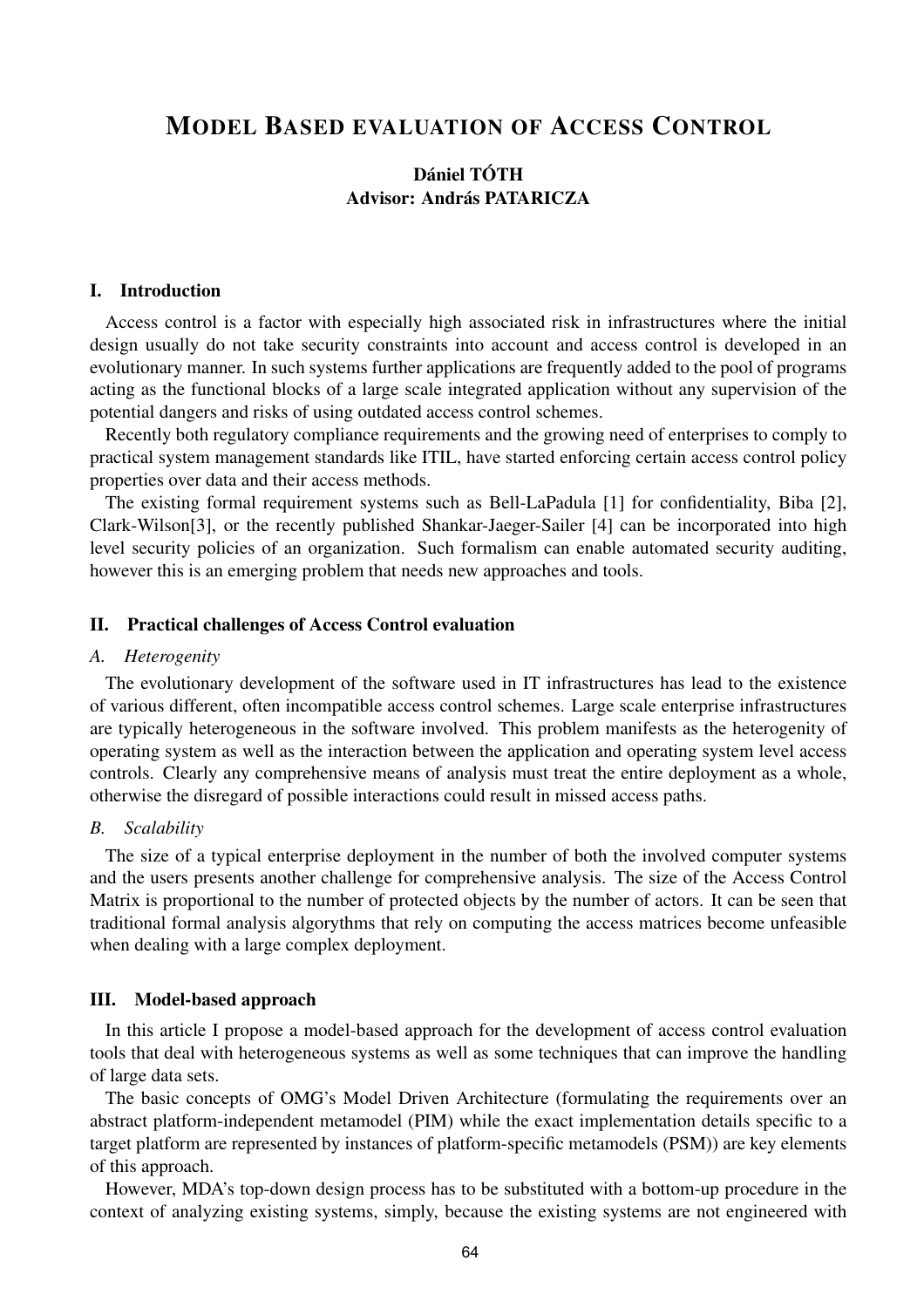the model-based concept in mind, moreover they were subject to evolutionary development. Note that the following process outline is generally applicable to any kind of consolidation problem, not just for access controls:

- 1. Identitfy concepts and evaluation semantics of existing systems to formulate platform specific metamodels.
- 2. Synthetize the platform metamodels into a common Platform Independent Metamodel.
- 3. Implement a means of discovery for instantiating a platform specific model precisely representing the actual deployment.
- 4. Implement a transformation that will abstract the discovered platform specific models into an instance of the PIM.
- 5. Carry out formal analysis on the PIM.

## *A. Analysis of existing systems*

As part of this research the access control subsystems of the following operating systems were analysed and metamodelled:

- Linux with standard POSIX filesystem level access
- Linux with sudo access control
- Linux with optional ACL extensions
- Windows Server 2003 [5]
- VMWare ESX Server virtualization platform

Each platform implements a more or less complete Role-Based Access Control scheme (RBAC)[6]. This manifests in the ability to assign actors into groups or roles, thereby giving rise to actor hierarchy.

A common feature is ability to "impersonate", i.e. to change the effective user identifier during execution, ultimately operating on behalf of another actor. Each platform implements this differently. This feature is dynamic making it is particularly hard to analyse, as the internal execution flow of the applications making use of this feature needs to be traced. Static analysis can only make either optimistic or pessimistic assumptions.

Another common feature among ACL supporting platfroms is the possibility of permission inheritance, which is very important since it allows the administrator to reduce the number of necessary explicite access control definitions. Each platform has its own complex ACL evaluation algorythm for handling such implied permissions.

# *B. Defining the Platform Independent Metamodel*

Carrying out analyses on installations of complex heterogeneous systems is only possible if the incoherently structured (instances of different metamodels) deployment information is converted to a uniform representation. There is a choice between two substantially different kinds of platform independent metamodels.

In the "vertical" approach, the PIM needs to capture only common, basic concepts (primitives) of the problem domain. This will result in a flattened model instance (similar to the access matrix formalism) that is straightforward to formally analyse but too large to handle. For instance, all implied permissions become explicitely represented in this approach.

The "horizontal" approach on the other hand contains all the platform specific metamodels as a union, thus creating a common metamodel merging the platform specific metamodels into a single notion. In this case the concrete model can be a precise equivalent of the configuration of the system component under analysis, so the exact deployment can be reproduced from the model. Obviously, this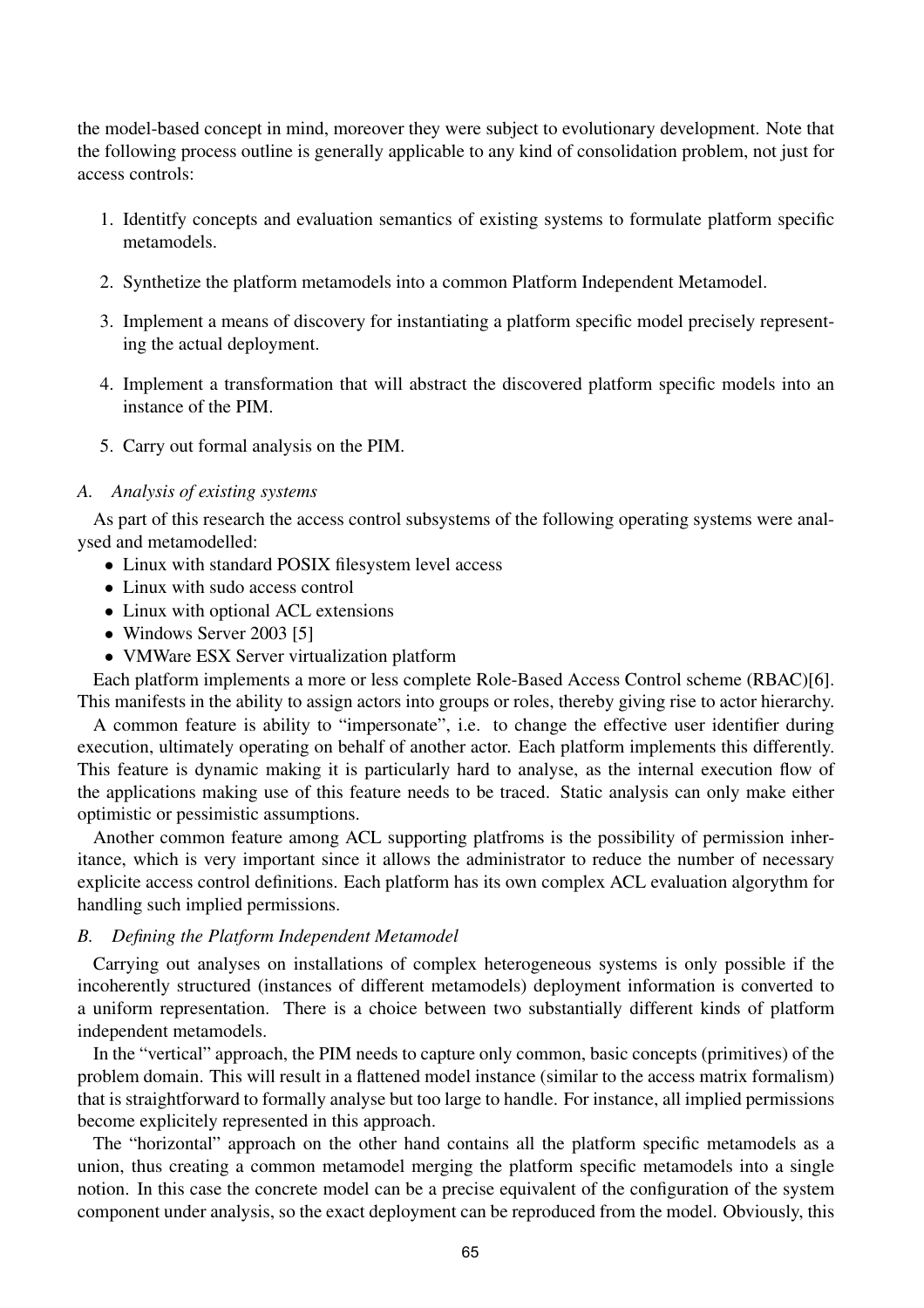



extreme will result in a relatively compact model instance, but any formal analysis will be troublesome to develop as the details of each platform will have to be dealt with.

The two approaches can be combined by realizing that the origin of complicated, diverse access modes (read, write, change permission, change ownership etc.) is simply the consequence of the insufficiently detailed modelling of protected objects. File system entries for example are not atomic entities but objects with separate attributes. By modeling the various attributes (including the permission attributes themselves) separately, all access modes can be mapped to simple read, write and execute operation primitives. This way a platform independent core metamodel can be devised that serves a generalization for all platform specific ones.

## *C. Semantic modeling*

Remaining issues of the above described generalization concept are:

- Handling access to attributes that define permissions themselves
- Actor hierarchy
- Efficient handling of implied (inherited) permissions

It is desireable from the scalability standpoint to avoid explicitely instantiating the implicite permissions described. It should also be noted that all three outlined issues are similar in nature, they all describe implied permissions that can only be evaluated by simultaneously testing multiple conditions on different model elements separated by non trivial, recursive navigational patterns.

It is important to point out that each platform uses different semantics for implied permissions. Implementing such complex evaluators for heterogenous systems in traditional imperative programming languages is an error-prone task. An important part of this research is the investigation of using recursive pattern matching in addressing the above semantics. Until now, there were no specific requirements for the modeling language, however this approach proposes the use of a graph transformation